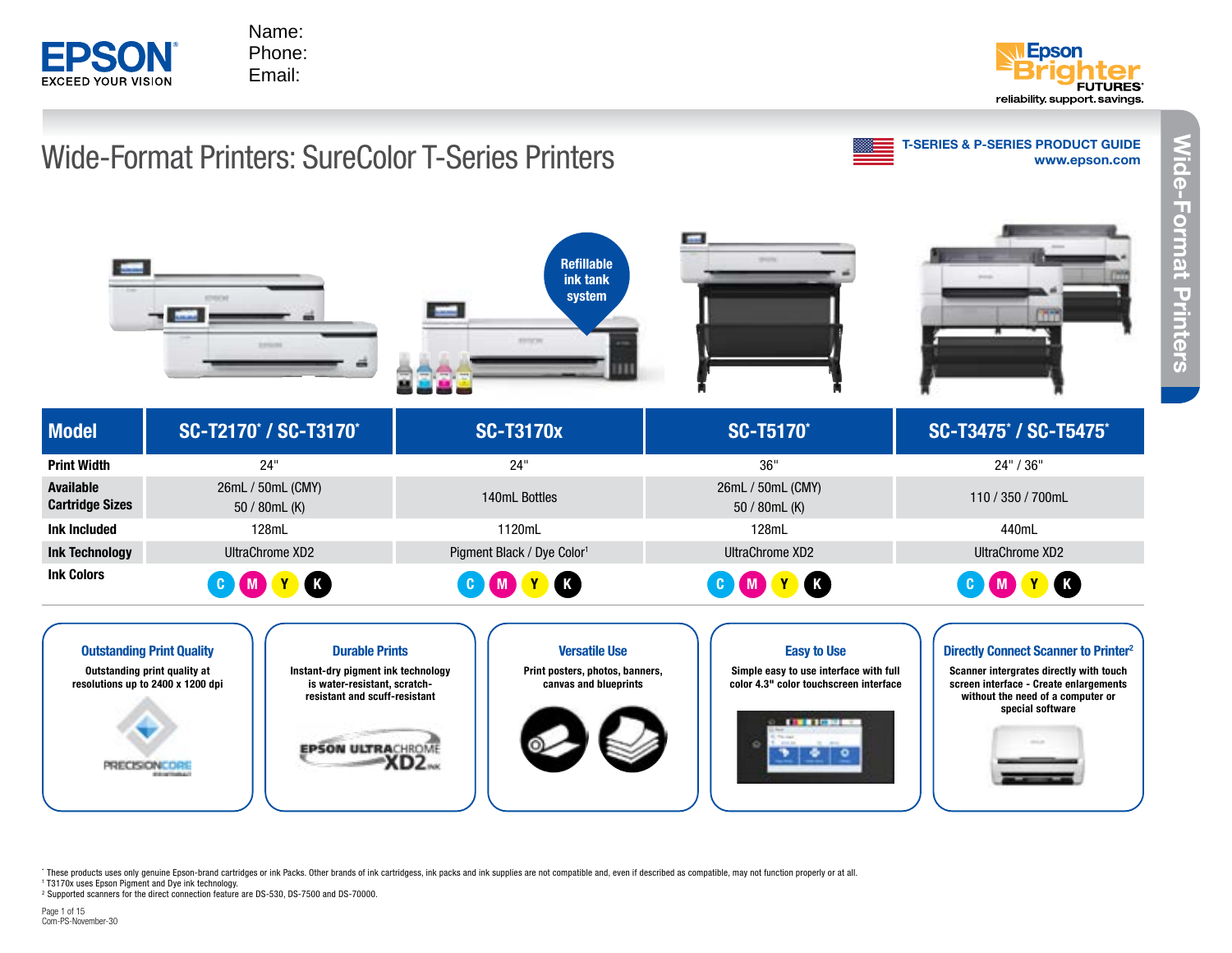

> Outstanding Print Quality Outstanding print quality at resolutions up to 2400 x 1200 dpi

> > **PRECISIONCORS**



**Projectors**

Wide-Format Printers

**Wide-Format Printers** 







Instant-dry pigment ink technology is water-resistant, scratch-resistant and scuff-resistant

> **EPSON ULTRACHROME**  $-XD2$

Versatile Use Print posters, photos, banners, canvas and blueprints



Easy to Use

Simple easy to use interface with full color 4.3" color<br>touchscreen interface





SureColor T5470M Similar to the SureColor T5475 with an integrated with 36" CIS Scanner.

Supports multi-page scanning, copying and scan to USB drive.

These products uses only genuine Epson-brand cartridges or ink Packs. Other brands of ink cartridgess, ink packs and ink supplies are not compatible and, even if described as compatible, may not function properly or at all 1 For Dual-roll models only (SC-T5270D, SC-T7270D)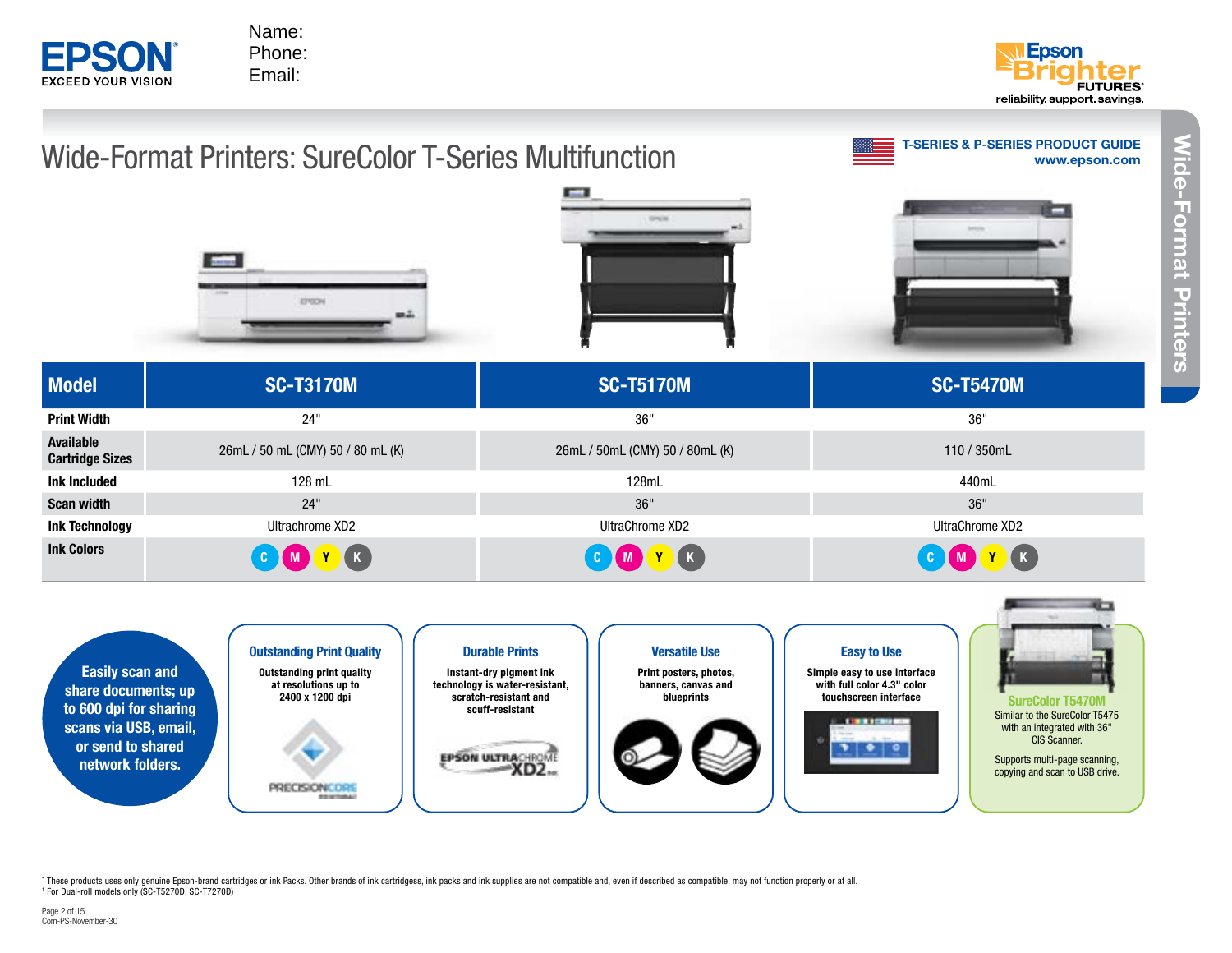



#### [www.epson.com](http://www.epson.com/education) T-SERIES & P-SERIES PRODUCT GUIDE Model **SC-T3270<sup>\*</sup>** SC-T5270<sup>\*</sup> SC-T5270<sup>\*</sup> / SC-T5270D<sup>\*</sup> / SC-T5270D\* SC-T7270 / SC-T7270D\* SC-T7770D Print Width 24" 24" 24" 2007 - 2008 2008 2009 2011 2012 2014 2014 2014 2020 2031 2041 2020 2020 2031 2041 204 Available Cartridge Sizes 110 / 350 / 700mL 110 / 350 / 700mL 110 / 350 / 700mL 110 / 350 / 700mL Dual Roll **Option** No Yes Yes Yes Ink Technology UltraChrome XD UltraChrome XD UltraChrome XD UltraChrome XD3 Ink Ink Colors **C M Y PK MK C M Y PK MK** C M Y PK MK C M Y PK MK C MK C MK C MK C M Y R PK MK Wide-Format Printers: SureColor T-Series Production



\* These products uses only genuine Epson-brand cartridges or ink Packs. Other brands of ink cartridgess, ink packs and ink supplies are not compatible and, even if described as compatible, may not function properly or at a 1 For Dual-roll models only (SC-T5270D, SC-T7270D)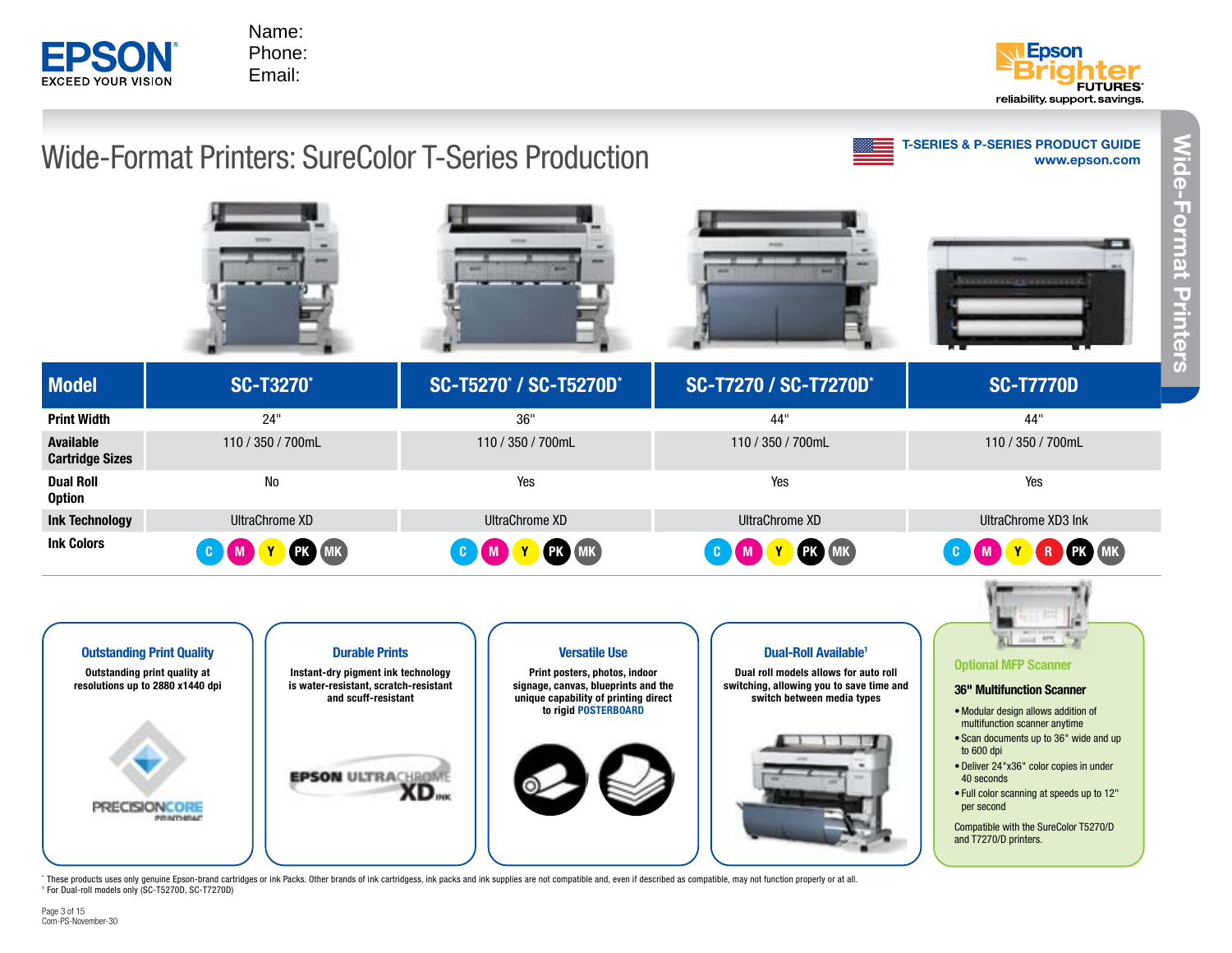



# [www.epson.com](http://www.epson.com/education) T-SERIES & P-SERIES PRODUCT GUIDE Wide-Format Printers: SureColor P-Series Desktop Model SC-P700\* SC-P900\* SC-P5000\* Print Width 13" 17" 17" مسين المستقل المستقل المستقل المستقل المستقل المستقل المستقل المستقل المستقل المستقل المستقل المستقل المستقل ا<br>المستقل المستقل المستقل المستقل المستقل المستقل المستقل المستقل المستقل المستقل المستقل المستقل المستقل المستق iOS Device nd Device<br>Printing The Month of Month of Month of Month of Month of Month of Month of Month of Month of Month of Month o<br>Printing **Ink Technology Construction Construction** UltraChrome PRO10 UltraChrome PRO10 UltraChrome HDX UltraChrome HDX Ink Colors **C M Y** LG LC VLM G MK V PK C M Y PK C M C LC M LK LLK MK OR GR



\* These products uses only genuine Epson-brand cartridges or ink Packs. Other brands of ink cartridgess, ink packs and ink supplies are not compatible and, even if described as compatible, may not function properly or at a 1 Epson Print Layout iOS and iPadOS only available on SC-P700 and SC-P900

<sup>1</sup> Epson Print Layout iOS and iPadOS only available on SC-P700 and SC-P900<br><sup>2</sup> Ink lightfastness rating based on accelerated testing of prints on specialty media, displayed indoors, under glass. Actual print stability wil longevity of prints. For maximum print life, display all prints under glass or lamination or properly store them. Visit www.wilhelm-research.com for the latest information.

Available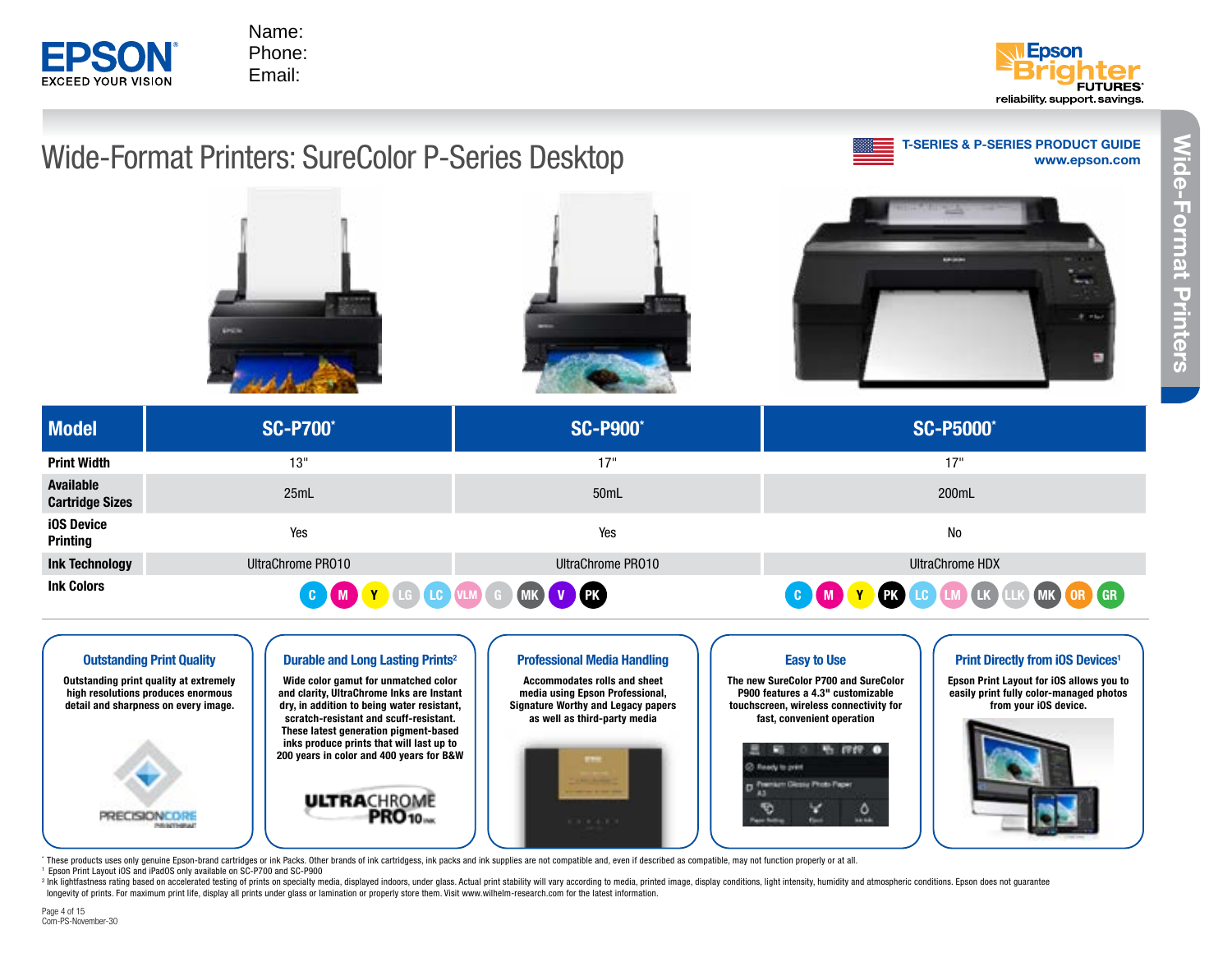



**Projectors**

Wide-Format Printers

*l***ide-Format Printers** 





" These products uses only genuine Epson-brand cartridges or ink Packs. Other brands of ink cartridgess, ink packs and ink supplies are not compatible and, even if described as compatible, may not function properly or at a \* These products uses only genuine Epson-brand cartridges or ink Packs. Other brands of ink cartridgess, ink packs and ink supplies are not compatible and, even if described as compatible, may not function properly or at a longevity of prints. For maximum print life, display all prints under glass or lamination or properly store them. Visit www.wilhelm-research.com for the latest information.

Page 5 of 15 Com-PS-November-30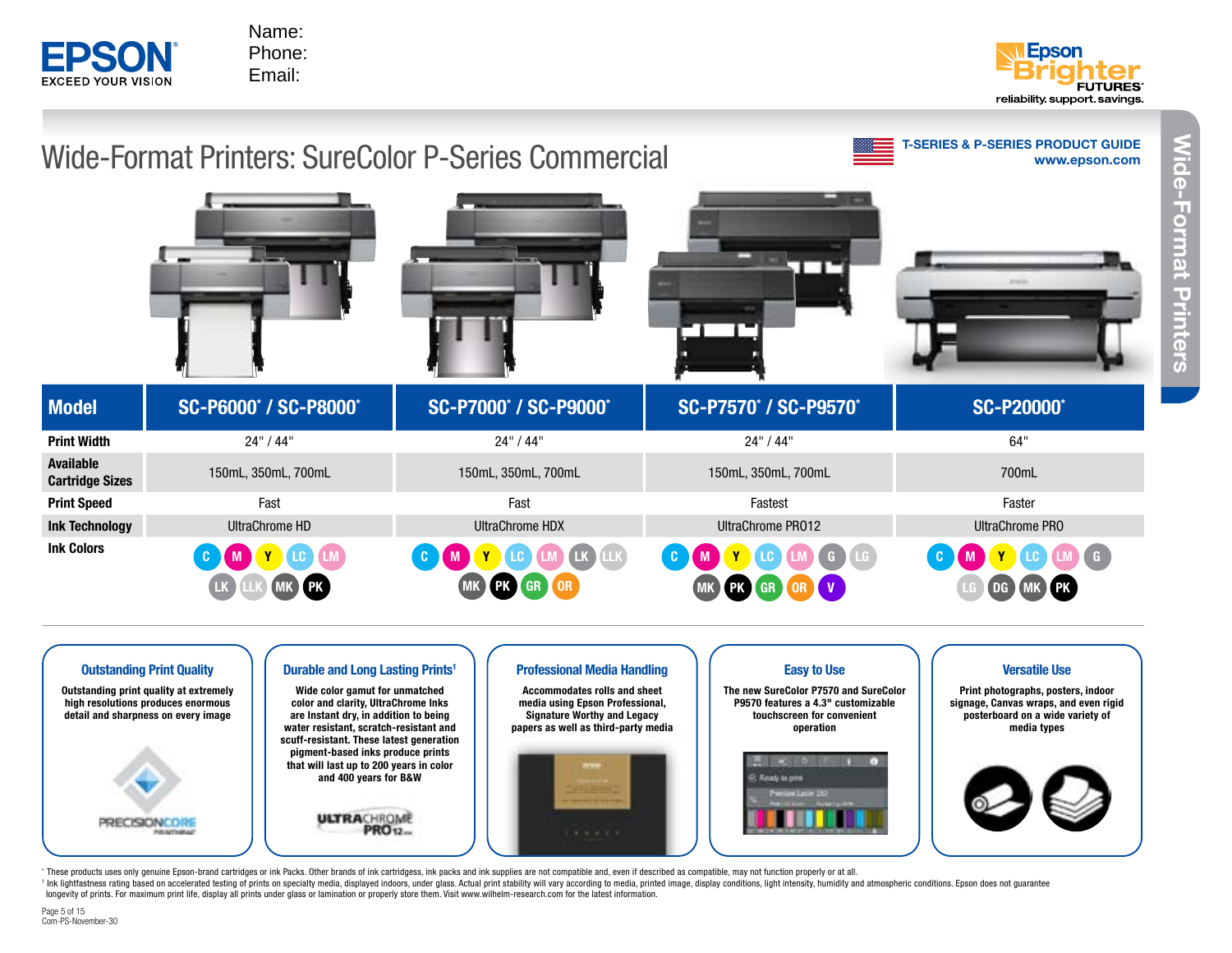



(standard with SLD1070DE) print a wide array of applications, such as double-sided photos, postcards, invitations, menus, greeting cards and more on sheet media

# Minilab Photo Printers: SureLab D-series Commercial







| <b>Model</b>                                                          | <b>SureLab D1070</b>                                                                                                                     | <b>SureLab D1070DE</b>                                                                                                              |  |
|-----------------------------------------------------------------------|------------------------------------------------------------------------------------------------------------------------------------------|-------------------------------------------------------------------------------------------------------------------------------------|--|
| Print Width                                                           | Up to $8"$                                                                                                                               | Up to $8"$                                                                                                                          |  |
| Available Ink Pack Sizes                                              | 250mL                                                                                                                                    | 250mL                                                                                                                               |  |
| Ink Technology                                                        | UltraChrome D6r-S                                                                                                                        | UltraChrome D6r-S                                                                                                                   |  |
| <b>Applications</b>                                                   | <b>Small Format Photos</b><br><b>Small Format Posters</b>                                                                                | <b>Small Format Photos</b><br>Photobooks<br><b>Greeting Cards</b><br>Invitations<br>Calendars, and more                             |  |
| Ink Colors                                                            | COMYCOM                                                                                                                                  | C M Y C C M                                                                                                                         |  |
| <b>Outstanding Print Quality</b><br>Outstanding print quality at high | <b>Production class speeds</b><br><b>Small footprint</b><br>Produces up to 460 4"x 6", 300 5"x 7"<br><b>Compact size with integrated</b> | <b>Easy to operate</b><br><b>Double-sided Printing</b><br>Font-facing 1.44" LCD panel simplifies<br>With option of Duplex accessory |  |

print tasks and operation

output tray is well-suited for space-saving enviorments. Small enough to fit on counterspace

" These products uses only genuine Epson-brand cartridges or ink Packs. Other brands of ink cartridgess, ink packs and ink supplies are not compatible and, even if described as compatible, may not function properly or at a Page 6 of 15 longevity of prints. For maximum print life, display all prints under glass or lamination or properly store them. Visit www.wilhelm-research.com for the latest information.

\* These products uses only genuine Epson-brand cartridges or ink Packs. Other brands of ink cartridgess, ink packs and ink supplies are not compatible and, even if described as compatible, may not function properly or at a

and 165 8"x10" photo prints per hour on Glossy, Luster or Matte rolls

resolution produces crisp, vibrant pictures on a variety of papers and small format sizes

PRECISIONCORE

Applications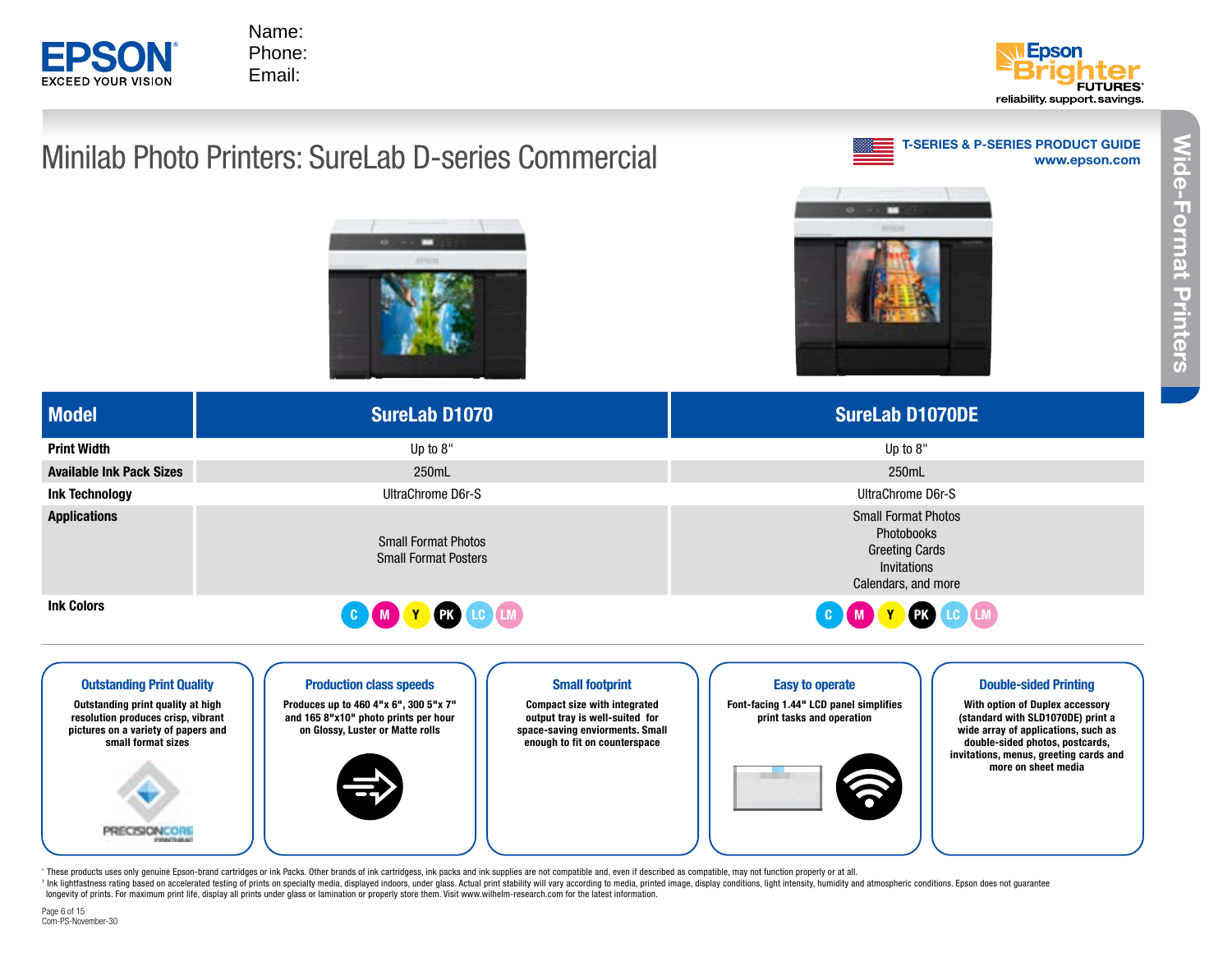Phone: Email:



T-SERIES & P-SERIES PRODUCT GUIDE

#### [www.epson.com](http://www.epson.com/education) Wide-Format Printers: SureColor T-Series – Summer 2022 Product Code Brighter Futures Price Unilateral Price Max Width # of Rolls Ink Type Max Print Resolution Ink Sizes Scanner Borderless Posterboard D-Size Print **Printing** Printing1 Estimate1 **Touch** Screen Interface OS: Win,<br>Mac Connectivity SureColor T-Series Printers SureColor<sup>®</sup> T2170<br>Printer **Printer COVID-12170 SCT2170SR \$675 \$795** 24" 1 UltraChrome XD2<sup>\*</sup><br>Printer  $2400 \times 1200$  dpi  $\Big|$  26mL, 50mL or 80mL  $\Big|$  Optional Document Scanner2 43 sec P P Wireless, USB or Ethernet SureColor<sup>®</sup> T3170<br>Printer SureColor® T3170 **SCT3170SR** \$885 \$1,045 24" 1 UltraChrome XD2' 2400 x 1200 dpi 26mL, 50mL or 80mL Optional Document Scanner2 34 sec P P Wireless, USB or Ethernet SureColor® T3170M SureColor® T3170M SCT3170M \$2,075 \$2,345 24" 1 UltraChrome XD2<sup>-</sup> 2400 x 1200 dpi 26mL, 50mL or 80mL Integrated Integrated 34 sec *V* P Wireless, USB or Ethernet SureColor<sup>®</sup> T3170x<br>Printer SureColor® T3170x <br>Printer 1 Epson Pigment/<br>Printer 1 Dye Pigment/ 2400 x 1200 dpi 140mL Bottles Optional Document<br>Dye Scanner<sup>2</sup> Scanner2 34 sec P P Wireless, USB or **Ethernet** SureColor® T5170 SureColor® T5170 <br>Printer Scanner<sup>2</sup> SCT5170SR \$1,865 \$2,095 36" 1 UltraChrome XD2<sup>'</sup> 2400 x 1200 dpi 26mL, 50mL or 80mL <sup>Optional Document</sup> Scanner2 31 sec P P Wireless, USB or **Ethernet** SureColor® T5170M SureColor® T5170M SCT5170M \$4,155 \$4,695 36" 1 UltraChrome XD2<sup>-</sup> 2400 x 1200 dpi 26mL, 50mL or 80mL Integrated Integrated 31 sec *V* P Wireless, USB or Ethernet SureColor<sup>®</sup> T3475<br>Printer **Printer SAFS SCT3475SR \$1,865 \$2,095** 24" 1 UltraChrome XD2<sup>\*</sup><br>Printer  $2400 \times 1200$  dpi 110mL, 350mL or 700mL Optional Document Scanner2 <sup>P</sup>25 sec P P Wireless, USB or Ethernet SureColor<sup>®</sup> T5475<br>Printer Printer SCT5475SR \$2,395 \$2,595 36" 1 UltraChrome XD2\* 2400 x 1200 dpi  $\begin{array}{|c|c|c|c|c|}\n\hline\n2400 & 110 & 350 & \text{or } 700 & \text{C}{\text{C}}\n\end{array}$ Scanner2 <sup>P</sup>22 sec P P Wireless, USB or Ethernet SureColor<sup>®</sup> T5470M<br>Printer **Printer 19470M SCT5470M \$5,295 \$5,695** 36" 1 | UltraChrome XD2<sup>\*</sup>  $2400 \times 1200$  dpi 110mL or 350mL Integrated  $\checkmark$  / 22 sec  $\checkmark$  /  $\checkmark$  Wireless, USB or Ethernet SureColor<sup>®</sup> T3270<br>Single Roll Printer SureColor 13270<br>Single Roll Printer | SCT3270SR | \$2,545 | \$2,895 | 24" | 1 | UltraChrome XD\* | 2880 x 1440 dpi | 110mL, 350mL or 700mL | N/A | √ | 28 sec | √ | USB or Ethernet SureColor<sup>®</sup> T5270<br>Single Roll Printer SureColor 19270 SCT5270SR \$3,225 \$3,895 36" 1 UltraChrome XD° 2880 x 1440 dpi 110mL, 350mL or 700mL Optional 36" Scanner V | V | 25 sec | V | USB or Ethernet SureColor<sup>®</sup> T7270<br>Single Roll Printer Strevenor Trand SCT7270SR \$3,645 \$4,795 44" 1 UltraChrome XD\* 2880 x 1440 dpi 110mL, 350mL or 700mL Optional 36" Scanner V | V | 25 sec | V | USB or Ethernet SureColor<sup>®</sup> T5270<br>Dual Roll Printer SureColor 19270 SCT5270DR \$4,675 \$5,795 36" 2 UltraChrome XD° 2880 x 1440 dpi 110mL, 350mL or 700mL Optional 36" Scanner V | V | 25 sec | V | USB or Ethernet SureColor<sup>®</sup> T7270<br>Dual Roll Printer SureColor T7270<br>Dual Roll Printer SCT7270DR \$5,395 \$6,795 44" 2 UltraChrome XD° 2880 x 1440 dpi 110mL, 350mL or 700mL Optional 36" Scanner V → 25 sec P V USB or Ethernet SureColor<sup>®</sup> T7770D<br>Dual Roll Printer SureColor® T7770D SCT7770DR \$5,395 \$6,245 44" 2 UltraChrome XD3<sup>-</sup> 2400 x 1200 dpi 110 mL, 350 mL, 700 mL N/A VA V Viel V 16 sec V V <sup>Wireless, USB, or<br>Dual Roll Printer SCT7770DR \$5,395 \$6,245 44" 2 UltraChrome XD3<sup>-</sup> 24</sup> Ethernet **EPRINT The Start of Print Term** are based upon the start of print of print time based upon the start of print of print of print of print of print over the page to drop in the page to the page to the page to the moving to

\* The SureColor T-Series is designed exclusively for use with only genuine Epson-brand cartridges. Other brands of ink cartridges and ink supplies are not compatible and, even if described as compatible, may not function p

<sup>1</sup> Print speeds are based on the print engine speed only. Total throughput time for any print depends on workstation configuration, file size, print resolution, ink coverage, networking, etc. Actual print speeds will vary

<sup>2</sup> Optional document scanner models DS-530, DS-7500, DS-70000 connect directly to the printer via a USB cable and are for 8.5" x 11" enlargements to poster size documents. Enlargement feature is only compatible with liste <sup>3</sup> Print times are based upon the start of printhead movement over the page to drop ink—Stop time based on printhead moving to the "park" position.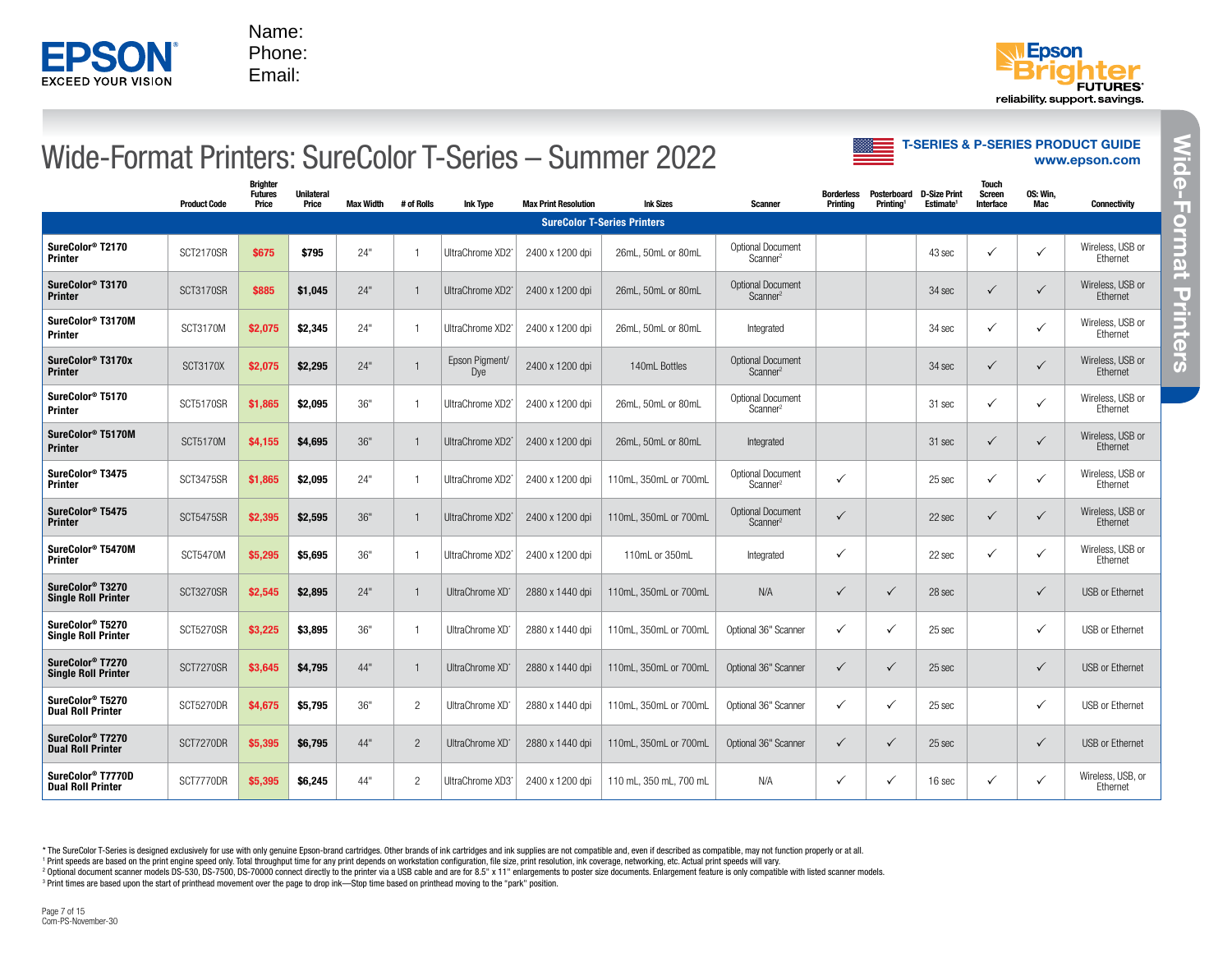



#### Wide-Format Printers: SureColor P-Series – Summer 2022

|                                       | <b>Product Code</b> | <b>Brighter</b><br><b>Futures</b><br>Price | <b>Unilateral</b><br>Price | <b>Max Width</b> | # of Rolls                | <b>Ink Type</b>      | <b>Ink Sizes</b>                   | No ink Switching -<br><b>Matte/Photo Black</b> | Industry-<br><b>Leading Print</b><br>Permanence <sup>2</sup> | Borderless<br>Printing | Posterboard<br><b>Printing</b> <sup>3</sup> | Professional<br>Media<br><b>Handling</b> | <b>Touch Screen</b><br>Interface | iOS Printing <sup>1</sup> | OS: Win,<br>Mac | <b>Connectivity</b>          |
|---------------------------------------|---------------------|--------------------------------------------|----------------------------|------------------|---------------------------|----------------------|------------------------------------|------------------------------------------------|--------------------------------------------------------------|------------------------|---------------------------------------------|------------------------------------------|----------------------------------|---------------------------|-----------------|------------------------------|
|                                       |                     |                                            |                            |                  |                           |                      | <b>SureColor P-Series Printers</b> |                                                |                                                              |                        |                                             |                                          |                                  |                           |                 |                              |
| SureColor <sup>®</sup> P700 Printer   | C11CH38201          | \$725                                      | \$829                      | 13"              | Roll Std/ Up to 13" Sheet | UltraChrome<br>PR010 | $25$ mL                            | $\checkmark$                                   | $\checkmark$                                                 | $\checkmark$           | $\checkmark$                                | $\checkmark$                             | $\checkmark$                     | $\checkmark$              | $\checkmark$    | Wireless, USB or<br>Ethernet |
| SureColor® P900 Printer               | C11CH37201          | \$1,135                                    | \$1,249                    | 17"              | Roll Opt/ Up to 17" Sheet | UltraChrome<br>PR010 | 50 mL                              | $\checkmark$                                   | $\checkmark$                                                 | $\checkmark$           | $\checkmark$                                | $\checkmark$                             | $\checkmark$                     | $\checkmark$              | $\checkmark$    | Wireless, USB or<br>Ethernet |
| SureColor® P5000 Printer              | <b>SCP5000SE</b>    | \$1,455                                    | \$1,895                    | 17"              | Roll/ Up to 17" Sheet     | UltraChrome HDX      | 200 mL                             | $\checkmark$                                   | $\checkmark$                                                 | $\checkmark$           | $\checkmark$                                | $\checkmark$                             |                                  |                           | $\checkmark$    | USB or Ethernet              |
| SureColor® P6000 Printer              | <b>SCP6000SE</b>    | \$2,075                                    | \$2,595                    | 24"              | $\mathbf{1}$              | UltraChrome HD       | 150mL, 350mL,<br>or 700mL          |                                                | $\checkmark$                                                 | $\checkmark$           | $\checkmark$                                | $\checkmark$                             |                                  |                           | $\checkmark$    | <b>USB or Ethernet</b>       |
| SureColor <sup>®</sup> P7000 Printer  | SCP7000SE           | \$2,575                                    | \$3,095                    | 24"              | $\overline{1}$            | UltraChrome HDX      | 150mL, 350mL<br>or 700mL           |                                                | $\checkmark$                                                 | ✓                      | ✓                                           | ✓                                        |                                  |                           | $\checkmark$    | USB or Ethernet              |
| SureColor <sup>®</sup> P7570 Printer  | SCP7570SE           | \$3,845                                    | \$4,055                    | 24"              | $\overline{1}$            | UltraChrome<br>PR012 | 150mL, 350mL<br>or 700mL           | $\checkmark$                                   | $\checkmark$                                                 | $\checkmark$           | $\checkmark$                                | $\checkmark$                             | $\checkmark$                     |                           | $\checkmark$    | <b>USB or Ethernet</b>       |
| SureColor <sup>®</sup> P8000 Printer  | <b>SCP8000SE</b>    | \$3,375                                    | \$4,345                    | 44"              | $\overline{1}$            | UltraChrome HD       | 150mL, 350mL<br>or 700mL           |                                                | ✓                                                            | ✓                      | $\checkmark$                                | $\checkmark$                             |                                  |                           | $\checkmark$    | <b>USB or Ethernet</b>       |
| SureColor <sup>®</sup> P9000 Printer  | <b>SCP9000SE</b>    | \$3,824                                    | \$4,395                    | 44"              | $\overline{1}$            | UltraChrome HDX      | 150mL, 350mL,<br>or 700mL          |                                                | $\checkmark$                                                 | $\checkmark$           | $\checkmark$                                | $\checkmark$                             |                                  |                           | $\checkmark$    | <b>USB or Ethernet</b>       |
| SureColor <sup>®</sup> P9570 Printer  | SCP9570SE           | \$5,495                                    | \$5,695                    | 44"              | $\mathbf{1}$              | UltraChrome<br>PR012 | 150mL, 350mL<br>or 700mL           | ✓                                              | $\checkmark$                                                 | $\checkmark$           | ✓                                           | $\checkmark$                             | $\checkmark$                     |                           | $\checkmark$    | <b>USB or Ethernet</b>       |
| SureColor <sup>®</sup> P20000 Printer | <b>SCP20000SE</b>   | \$8,525                                    | \$11,495                   | 64"              | 1                         | UltraChrome PRO      | 150mL, 350mL,<br>or 700mL          | $\checkmark$                                   | $\checkmark$                                                 | $\checkmark$           | $\checkmark$                                | $\checkmark$                             |                                  |                           | $\checkmark$    | <b>USB or Ethernet</b>       |

<sup>3</sup> Posterboard printing available for SC-P700 SC-P900 under specific settings.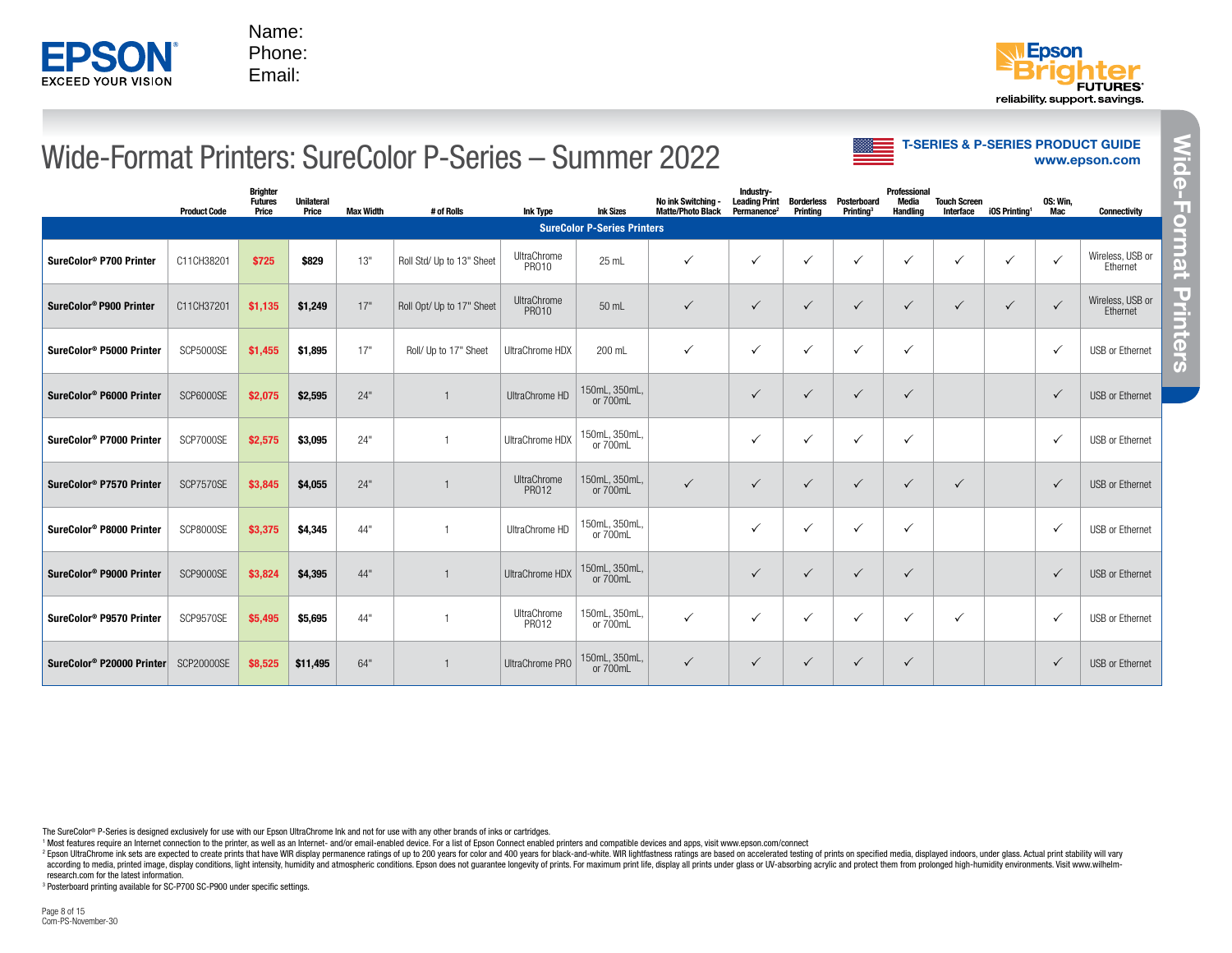

### Wide-Format Printers: SureColor T-Series – Summer 2022

[www.epson.com](http://www.epson.com/education) T-SERIES & P-SERIES PRODUCT GUIDE

| Ink Consumables for SureColor T3270, T5270, and T7270 |                     |  |  |  |
|-------------------------------------------------------|---------------------|--|--|--|
| <b>Description</b>                                    | <b>Product Code</b> |  |  |  |
| UltraChrome XD Photo Black Ink - 110 mL               | T692100             |  |  |  |
| UltraChrome XD Cyan Ink - 110 mL                      | T692200             |  |  |  |
| UltraChrome XD Magenta Ink - 110 mL                   | T692300             |  |  |  |
| UltraChrome XD Yellow Ink - 110 mL                    | T692400             |  |  |  |
| UltraChrome XD Matte Black Ink - 110 mL               | T692500             |  |  |  |
| UltraChrome XD Photo Black Ink - 350 mL               | T693100             |  |  |  |
| UltraChrome XD Cyan Ink - 350 mL                      | T693200             |  |  |  |
| UltraChrome XD Magenta Ink - 350 mL                   | T693300             |  |  |  |
| UltraChrome XD Yellow Ink - 350 mL                    | T693400             |  |  |  |
| UltraChrome XD Matte Black Ink - 350 mL               | T693500             |  |  |  |
| UltraChrome XD Photo Black Ink - 700 mL               | T694100             |  |  |  |
| UltraChrome XD Cyan Ink - 700 mL                      | T694200             |  |  |  |
| UltraChrome XD Magenta Ink - 700 mL                   | T694300             |  |  |  |
| UltraChrome XD Yellow Ink - 700 mL                    | T694400             |  |  |  |
| UltraChrome XD Matte Black Ink - 700 mL               | T694500             |  |  |  |
| Ink Consumables for SureColor T3170x                  |                     |  |  |  |
| <b>Description</b>                                    | <b>Product Code</b> |  |  |  |
| Epson T49H Black Ink Bottle - 140mL                   | T49H100             |  |  |  |
| Epson T49H Cyan Ink Bottle - 140mL                    | T49H200             |  |  |  |
| Epson T49H Magenta Ink Bottle - 140mL                 | T49H300             |  |  |  |
| Epson T49H Yellow Ink Bottle - 140mL                  | T49H400             |  |  |  |
| Ink Consumables for T2170, T3170 and T5170            |                     |  |  |  |
| <b>Description</b>                                    | <b>Product Code</b> |  |  |  |
| UltraChrome XD2 Cyan Ink - 26 mL                      | T40V220             |  |  |  |
| UltraChrome XD2 Magenta Ink - 26 mL                   | T40V320             |  |  |  |
| UltraChrome XD2 Yellow Ink - 26 mL                    | T40V420             |  |  |  |
| UltraChrome XD2 Black Ink - 50 mL                     | T40V120             |  |  |  |
| UltraChrome XD2 Cyan Ink - 50 mL                      | T40W220             |  |  |  |
| UltraChrome XD2 Magenta Ink - 50 mL                   | T40W320             |  |  |  |
| UltraChrome XD2 Yellow Ink - 50 mL                    | T40W420             |  |  |  |
| UltraChrome XD2 Black Ink - 80 mL                     | T40W120             |  |  |  |

| Ink Consumables for SureColor T3475 T5475 and T5470M   |                     |  |  |  |
|--------------------------------------------------------|---------------------|--|--|--|
| <b>Description</b>                                     | <b>Product Code</b> |  |  |  |
| UltraChrome XD2 Cyan Ink - 110 mL                      | T41W220             |  |  |  |
| UltraChrome XD2 Magenta Ink - 110 mL                   | T41W320             |  |  |  |
| UltraChrome XD2 Yellow Ink - 110 mL                    | T41W420             |  |  |  |
| UltraChrome XD2 Black Ink - 110 mL                     | T41W520             |  |  |  |
| UltraChrome XD2 Cyan Ink - 350 mL                      | T41P220             |  |  |  |
| UltraChrome XD2 Magenta Ink - 350 mL                   | T41P320             |  |  |  |
| UltraChrome XD2 Yellow Ink - 350 mL                    | T41P420             |  |  |  |
| UltraChrome XD2 Black Ink - 350 mL                     | T41P520             |  |  |  |
| UltraChrome XD2 Cyan Ink (T3475/T5475 ONLY) - 700mL    | T41N220             |  |  |  |
| UltraChrome XD2 Magenta Ink (T3475/T5475 ONLY) - 700mL | T41N320             |  |  |  |
| UltraChrome XD2 Yellow Ink (T3475/T5475 ONLY) - 700mL  | T41N420             |  |  |  |
| UltraChrome XD2 Black Ink (T3475/T5475 ONLY) - 700mL   | T41N520             |  |  |  |

| Printer Accessories for SureColor T3270, T5270, and T7270 |                     |             |  |  |  |
|-----------------------------------------------------------|---------------------|-------------|--|--|--|
| <b>Description</b>                                        | <b>Product Code</b> | <b>MSRP</b> |  |  |  |
| SureColor 36" MultiFunction Module (T5270)                | SCT36SCAN           | \$5,175     |  |  |  |
| SureColor 36" MultiFunction Module (T7270)                | SCT44SCAN           | \$5.175     |  |  |  |
| <b>Replacement Ink Maintenance Tank</b>                   | T619300             | \$74.95     |  |  |  |
| <b>Additional Roll Media Adapters</b>                     | C12C811401          | \$149.95    |  |  |  |
| <b>Internal Print Server 320 GB</b>                       | C12C848031          | \$399.95    |  |  |  |
| Adobe® Postscript® 3™ Hardware Module                     | C12C891131          | \$1.199.95  |  |  |  |
| <b>Replacement Cutter Blade</b>                           | S902006             | \$119.95    |  |  |  |

Printer Accessories SureColor T2170, T3170, T3170x, T5170, T3475, T5475, and T5470M

| <b>Description</b>                                            | <b>Product Code</b> | <b>MSRP</b> |
|---------------------------------------------------------------|---------------------|-------------|
| Optional 24" Stand (T2170, T3170 and T3170x)                  | C12C933151          | \$249       |
| Additional Roll Media Spindle - 24" (T2170, T3170 and T3170x) | C12C933211          | \$99        |
| Additional Roll Media Spindle - 36" (T5170)                   | C12C933131          | \$159       |
| Maintenance Tank (T2170, T3170, T3170x and T5170)             | C13S210057          | \$39        |
| Replacement Cutter (T2170, T3170, T3170x and T5170)           | C13S210055          | \$149       |
| Additional Roll Feed Spindle - 24" (T3475)                    | C12C933281          | \$99        |
| Additional Roll Feed Spindle - 36" (T5475 and T5470M)         | C12C933301          | \$159       |
| Maintenance Tank (T3475, T5475 and T5470M)                    | T699700             | \$46        |
| Replacement Cutter (T3475, T5475 and T5470M)                  | S902006             | \$119.95    |
| Borderless Replacement Pad Kit (T3475, T5475 and T5470M)      | C13S400064          | \$49        |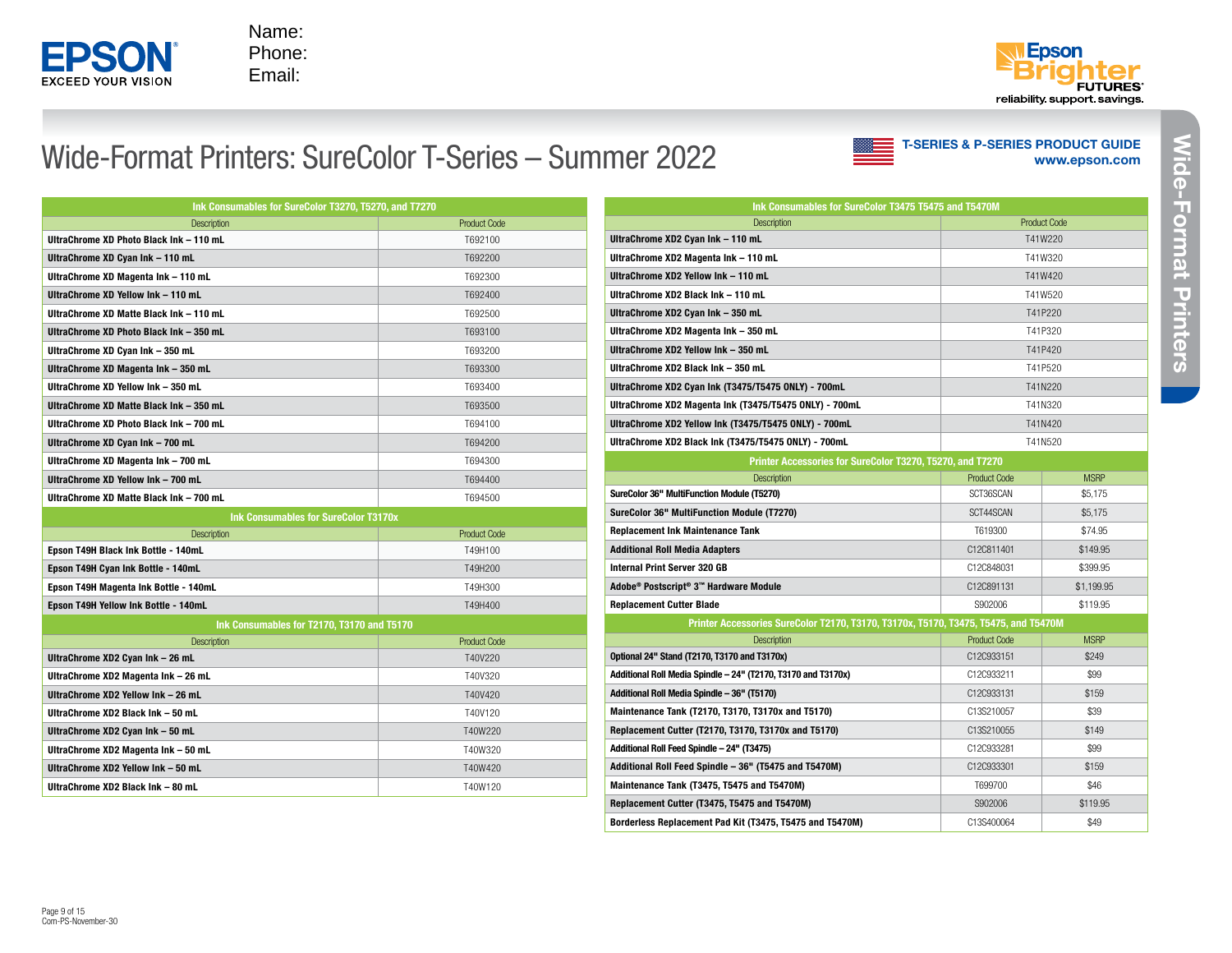



# Wide-Format Printers: SureColor T-Series – Summer 2022

| <b>List of Epson Compatible Media</b>            |                                                                     |                                                           |  |  |  |
|--------------------------------------------------|---------------------------------------------------------------------|-----------------------------------------------------------|--|--|--|
| <b>Photo Media</b>                               | Fine Art Media                                                      | Proofing                                                  |  |  |  |
| EPSON Premium Luster Photo paper (260)           | <b>EPSON Cold Press Natural</b><br>T3270/5270/7270                  | EPSON Standard Proofing Paper T3270/5270/7270             |  |  |  |
| EPSON Premium Glossy Photo Paper (250)           | <b>EPSON Cold Press Bright</b><br>T3270/5270/7270                   | EPSON Standard Proofing Paper 240 T3270/5270/7270         |  |  |  |
| EPSON Premium Glossy Photo Paper (170)           | <b>EPSON Hot Press Natural</b><br>T3270/5270/7270                   | EPSON Standard Proofing Paper Adhesive T3270/5270/7270    |  |  |  |
| EPSON Premium Semigloss Photo Paper (170)        | <b>EPSON Hot Press Bright</b><br>T3270/5270/7270                    | EPSON Standard Proofing Paper Premium 200 T3270/5270/7270 |  |  |  |
| EPSON Premium Semimatte Photo Paper (260)        | EPSON Exhibition Watercolor Paper T3270/5270/7270                   | EPSON Standard Proofing Paper Premium 250 T3270/5270/7270 |  |  |  |
| EPSON Metallic Photo Paper - Glossy              | EPSON Watercolor Paper Radiant White T3270/5270/7270                | EPSON Standard Proofing Paper Production T3270/5270/7270  |  |  |  |
| EPSON Metallic Photo Paper - Luster              | <b>EPSON Somerset Velvet</b><br>T3270/5270/7270                     | EPSON Standard Proofing Paper SWOP3 T3270/5270/7270       |  |  |  |
| EPSON Legacy Platine T3270/5270/7270             | EPSON Ultra Smooth Fine Art paper 250gsm T3270/5270/7270            | EPSON Proofing Paper White Semimatte T3270/5270/7270      |  |  |  |
| EPSON Legacy Fibre T3270/5270/7270               | EPSON Ultra Smooth Fine Art paper 325qsm T3270/5270/7270            | EPSON Proofing Paper Commercial T3270/5270/7270           |  |  |  |
| EPSON Legacy Etching T3270/5270/7270             | EPSON Velvet Fine Art Paper T3270/5270/7270                         |                                                           |  |  |  |
| EPSON Legacy Baryta II T3270/5270/7270           | EPSON UltraSmooth Fine Art Paper T3270/5270/7270                    |                                                           |  |  |  |
| EPSON Legacy Textured T3270/5270/7270            | EPSON Exhibition Canvas Satin T3270/5270/7270                       |                                                           |  |  |  |
| <b>EPSON Exhibition Fiber Paper</b>              | EPSON Exhibition Canvas Gloss T3270/5270/7270                       |                                                           |  |  |  |
|                                                  | <b>EPSON Exhibition Canvas Matte</b><br>T3470/5470, T3270/5270/7270 |                                                           |  |  |  |
| <b>Matte Media</b>                               | <b>Specialty Media</b>                                              |                                                           |  |  |  |
| EPSON Singleweight Matte Paper                   | EPSON Poster Paper Production (175)                                 |                                                           |  |  |  |
| <b>EPSON Enhanced Matte Paper</b>                | EPSON Poster Paper Production (210)                                 |                                                           |  |  |  |
| <b>EPSON Doubleweight Matte Paper</b>            | EPSON Crystal Clear Film<br>T3270/5270/7270                         |                                                           |  |  |  |
| <b>EPSON Presentation Matte Paper</b>            | EPSON Display Trans Backlight Film II T3270/5270/7270               |                                                           |  |  |  |
| EPSON Ultra Premium Paper Matte                  | EPSON Screen Positive Film T3270/5270/7270                          |                                                           |  |  |  |
| EPSON Enhanced Matte Posterboard T3270/5270/7270 | EPSON Enhanced Adhesive Synthetic Paper T3270/5270/7270             |                                                           |  |  |  |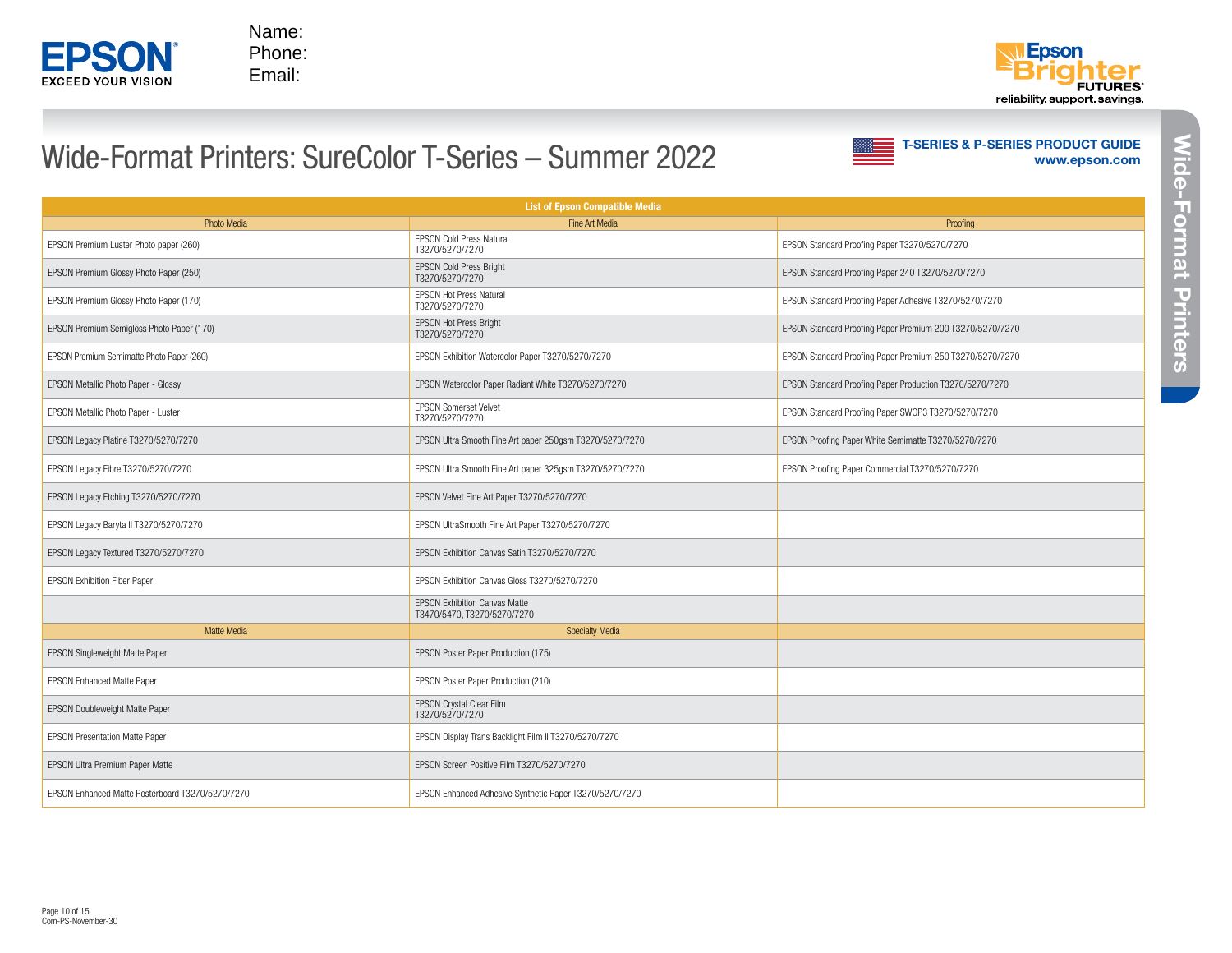



#### Wide-Format Printers: SureColor P-Series – Summer 2022

| Name:<br>ΞP<br>Phone:<br>Email:<br><b>XCEED YOUR VISION</b>    |                                                        |                                                                               | <b>FUTURES</b><br>reliability support savings.                |
|----------------------------------------------------------------|--------------------------------------------------------|-------------------------------------------------------------------------------|---------------------------------------------------------------|
|                                                                | Nide-Format Printers: SureColor P-Series - Summer 2022 |                                                                               | <b>T-SERIES &amp; P-SERIES PRODUCT GUIDE</b><br>www.epson.com |
| Ink Consumables for SureColor P700                             |                                                        | Ink Consumables for SureColor P6000, P7000, P8000, and P9000                  |                                                               |
| Description<br>UltraChrome PR010 Photo Black Ink - 25 mL       | <b>Product Code</b><br>T770120                         | <b>Description</b><br>UltraChrome HD Photo Black Ink - 150 mL                 | <b>Product Code</b><br>T834100                                |
| UltraChrome PR010 Cyan Ink - 25 mL                             | T770220                                                |                                                                               | T834200                                                       |
| UltraChrome PR010 Vivid Magenta Ink - 25 mL                    | T770320                                                | UltraChrome HD Cyan Ink - 150 mL<br>UltraChrome HD Vivid Magenta Ink - 150 mL | T834300                                                       |
| UltraChrome PR010 Yellow Ink - 25 mL                           | T770420                                                | UltraChrome HD Yellow Ink - 150 mL                                            | T834400                                                       |
| UltraChrome PR010 Light Cyan Ink – 25 mL                       | T770520                                                | UltraChrome HD Light Cyan Ink - 150 mL                                        | T834500                                                       |
| UltraChrome PR010 Vivid Light Magenta Ink – 25 mL              | T770620                                                | UltraChrome HD Vivid Light Magenta Ink - 150 mL                               | T834600                                                       |
| UltraChrome PR010 Gray Ink - 25 mL                             | T770720                                                | UltraChrome HD Light Black Ink - 150 mL                                       | T834700                                                       |
| UltraChrome PR010 Matte Black Ink – 25 mL                      | T770820                                                | UltraChrome HD Matte Black Ink - 150 mL                                       | T834800                                                       |
| UltraChrome PR010 Light Gray Ink - 25 mL                       | T770920                                                | UltraChrome HD Light Light Black Ink - 150 mL                                 | T834900                                                       |
| UltraChrome PR010 Violet Ink - 25 mL                           | T770020                                                | UltraChrome HDX Orange Ink - 150 mL                                           | T834A00                                                       |
| Ink Consumables for SureColor P900                             |                                                        | UltraChrome HDX Green In - 150 mLk                                            | T834B00                                                       |
| <b>Description</b>                                             | <b>Product Code</b>                                    | UltraChrome HDX Violet Ink - 150 mL                                           | T834D00                                                       |
| UltraChrome PR010 Photo Black Ink - 50mL                       | T46Y100                                                | UltraChrome HD Photo Black Ink - 300 mL                                       | T824100                                                       |
| UltraChrome PR010 Cyan Ink – 50mL                              | T46Y200                                                | UltraChrome HD Cyan Ink - 300 mL                                              | T824200                                                       |
| UltraChrome PR010 Vivid Magenta Ink – 50mL                     | T46Y300                                                | UltraChrome HD Vivid Magenta In - 300 mLk                                     | T824300                                                       |
| UltraChrome PR010 Yellow Ink – 50mL                            | T46Y400                                                | UltraChrome HD Yellow Ink - 300 mL                                            | T824400                                                       |
| UltraChrome PR010 Light Cyan Ink – 50mL                        | T46Y500                                                | UltraChrome HD Light Cyan Ink - 300 mL                                        | T824500                                                       |
| UltraChrome PR010 Vivid Light Magenta Ink - 50mL               | T46Y600                                                | UltraChrome HD Vivid Light Magenta Ink - 300 mL                               | T824600                                                       |
| UltraChrome PR010 Gray Ink – 50mL                              | T46Y700                                                | UltraChrome HD Light Black Ink - 300 mL                                       | T824700                                                       |
| UltraChrome PR010 Matte Black Ink – 50mL                       | T46Y800                                                | UltraChrome HD Matte Black Ink - 300 mL                                       | T824800                                                       |
| UltraChrome PR010 Light Gray Ink - 50mL                        | T46Y900                                                | UltraChrome HD Light Light Black Ink - 300 mL                                 | T824900                                                       |
| UltraChrome PR010 Violet Ink - 50mL                            | T46YD00                                                | UltraChrome HDX Orange Ink - 300 mL                                           | T824A00                                                       |
|                                                                | Ink Consumables for SureColor P5000                    | UltraChrome HDX Green Ink - 300 mL                                            | T824B00                                                       |
| <b>Description</b><br>UltraChrome HDX Photo Black Ink - 200 mL | <b>Product Code</b><br>T913100                         | UltraChrome HDX Violet Ink - 300 mL                                           | T824D00                                                       |
| UltraChrome HDX Cyan Ink - 200 mL                              | T913200                                                | UltraChrome HD Photo Black Ink - 700 mL                                       | T804100                                                       |
| UltraChrome HDX Vivid Magenta Ink - 200 mL                     | T913300                                                | UltraChrome HD Cyan Ink - 700 mL                                              | T804200                                                       |
| UltraChrome HDX Yellow Ink - 200 mL                            | T913400                                                | UltraChrome HD Vivid Magenta Ink - 700 mL                                     | T804300<br>T804400                                            |
| UltraChrome HDX Light Cyan Ink - 200 mL                        | T913500                                                | UltraChrome HD Yellow Ink - 700 mL<br>UltraChrome HD Light Cyan Ink - 700 mL  | T804500                                                       |
| UltraChrome HDX Vivid Light Magenta Ink - 200 mL               | T913600                                                | UltraChrome HD Vivid Light Magenta Ink - 700 mL                               | T804600                                                       |
| UltraChrome HDX Light Black Ink - 200 mL                       | T913700                                                | UltraChrome HD Light Black Ink - 700 mL                                       | T804700                                                       |
| UltraChrome HDX Matte Black Ink - 200 mL                       | T913800                                                | UltraChrome HD Matte Black Ink - 700 mL                                       | T804800                                                       |
| UltraChrome HDX Light Light Black Ink - 200 mL                 | T913900                                                | UltraChrome HD Light Light Black Ink - 700 mL                                 | T804900                                                       |
| UltraChrome HDX Orange Ink - 200 mL                            | T913A00                                                | UltraChrome HDX Orange Ink - 700 mL                                           | T804A00                                                       |
| UltraChrome HDX Green Ink - 200 mL                             | T913B00                                                | UltraChrome HDX Green Ink - 700 mL                                            | T804B00                                                       |
| UltraChrome HDX Violet Ink - 200 mL                            | T913D00                                                | UltraChrome HDX Violet Ink - 700 mL                                           | T804D00                                                       |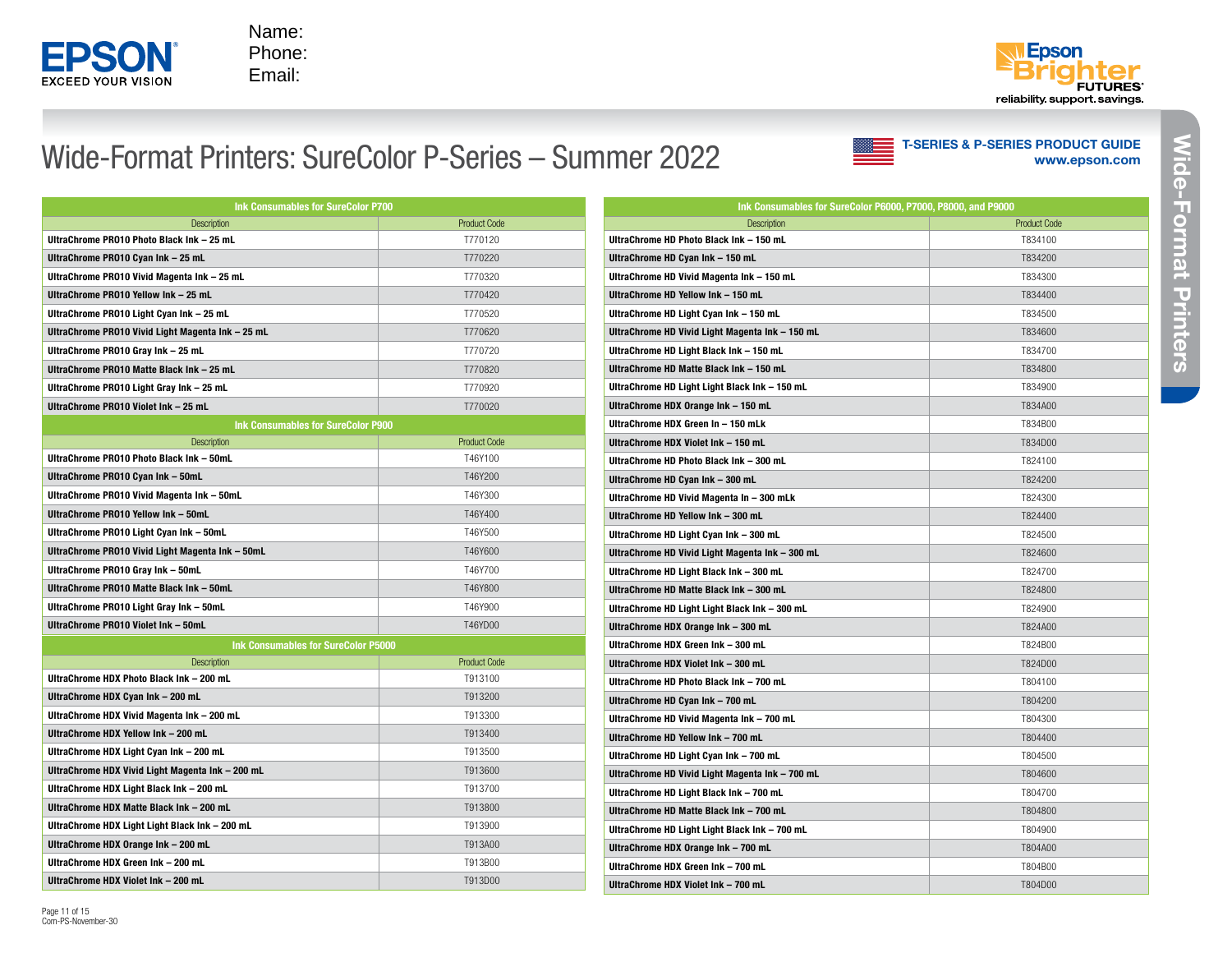

Page 12 of 15 Com-PS-November-30

Name: Phone: Email:



#### Wide-Format Printers: SureColor P-Series – Summer 2022

| Ink Consumables for SureColor P7570 and P9570     |                     |  |  |
|---------------------------------------------------|---------------------|--|--|
| <b>Description</b>                                | <b>Product Code</b> |  |  |
| UltraChrome PR012 Photo Black Ink - 700mL         | T44H120             |  |  |
| UltraChrome PR012 Cyan Ink - 700mL                | T44H220             |  |  |
| UltraChrome PR012 Vivid magenta Ink - 700mL       | T44H320             |  |  |
| UltraChrome PR012 Yellow Ink - 700mL              | T44H420             |  |  |
| UltraChrome PR012 Light Cyan Ink - 700mL          | T44H520             |  |  |
| UltraChrome PR012 Vivid Light Magenta Ink - 700mL | T44H620             |  |  |
| UltraChrome PR012 Gray Ink - 700mL                | T44H720             |  |  |
| UltraChrome PR012 Matte Black Ink - 700mL         | T44H820             |  |  |
| UltraChrome PR012 Light Gray Ink - 700mL          | T44H920             |  |  |
| UltraChrome PR012 Orange Ink - 700mL              | T44HA20             |  |  |
| UltraChrome PR012 Green Ink - 700mL               | T44HB20             |  |  |
| UltraChrome PR012 Violet Ink - 700mL              | T44HD20             |  |  |
| UltraChrome PR012 Photo Black Ink - 350mL         | T44P120             |  |  |
| UltraChrome PR012 Cyan Ink - 350mL                | T44P220             |  |  |
| UltraChrome PR012 Vivid magenta Ink - 350mL       | T44P320             |  |  |
| UltraChrome PR012 Yellow Ink - 350mL              | T44P420             |  |  |
| UltraChrome PR012 Light Cyan Ink - 350mL          | T44P520             |  |  |
| UltraChrome PR012 Vivid Light Magenta Ink - 350mL | T44P620             |  |  |
| UltraChrome PR012 Gray Ink - 350mL                | T44P720             |  |  |
| UltraChrome PR012 Matte Black Ink - 350mL         | T44P820             |  |  |
| UltraChrome PR012 Light Gray Ink - 350mL          | T44P920             |  |  |
| UltraChrome PR012 Orange Ink - 350mL              | T44PA20             |  |  |
| UltraChrome PR012 Green Ink - 350mL               | T44PB20             |  |  |
| UltraChrome PR012 Violet Ink - 350mL              | T44PD20             |  |  |
| UltraChrome PR012 Photo Black Ink - 150mL         | T44W120             |  |  |
| UltraChrome PR012 Cyan Ink - 150mL                | T44W220             |  |  |
| UltraChrome PR012 Vivid magenta Ink - 150mL       | T44W320             |  |  |
| UltraChrome PR012 Yellow Ink - 150mL              | T44W420             |  |  |
| UltraChrome PR012 Light Cyan Ink - 150mL          | T44W520             |  |  |
| UltraChrome PR012 Vivid Light Magenta Ink - 150mL | T44W620             |  |  |
| UltraChrome PR012 Gray Ink - 150mL                | T44W720             |  |  |
| UltraChrome PR012 Matte Black Ink - 150mL         | T44W820             |  |  |
| UltraChrome PR012 Light Gray Ink - 150mL          | T44W920             |  |  |
| UltraChrome PR012 Orange Ink - 150mL              | T44WA20             |  |  |
| UltraChrome PR012 Green Ink - 150mL               | T44WB20             |  |  |
| UltraChrome PR012 Violet Ink - 150mL              | T44WD20             |  |  |

| <b>Ink Consumables for SureColor P20000</b> |              |  |  |  |
|---------------------------------------------|--------------|--|--|--|
| <b>Description</b>                          | Product Code |  |  |  |
| UltraChrome PRO Light Gray Ink - 700mL      | T800000      |  |  |  |
| UltraChrome PRO Photo Black Ink - 700mL     | T800100      |  |  |  |
| UltraChrome PRO Cyan Ink - 700mL            | T800200      |  |  |  |
| UltraChrome PRO Vivid Magenta Ink - 700mL   | T800300      |  |  |  |
| IlltraChrome PRO Yellow Ink - 700mL         | T800400      |  |  |  |
| UltraChrome PRO Light Cyan Ink - 700mL      | T800500      |  |  |  |
| UltraChrome PRO Light Magenta Ink - 700mL   | T800600      |  |  |  |
| UltraChrome PRO Dark Gray Ink - 700mL       | T800700      |  |  |  |
| UltraChrome PRO Matte Black Ink - 700mL     | T800800      |  |  |  |
| UltraChrome PRO Gray Ink - 700mL            | T800900      |  |  |  |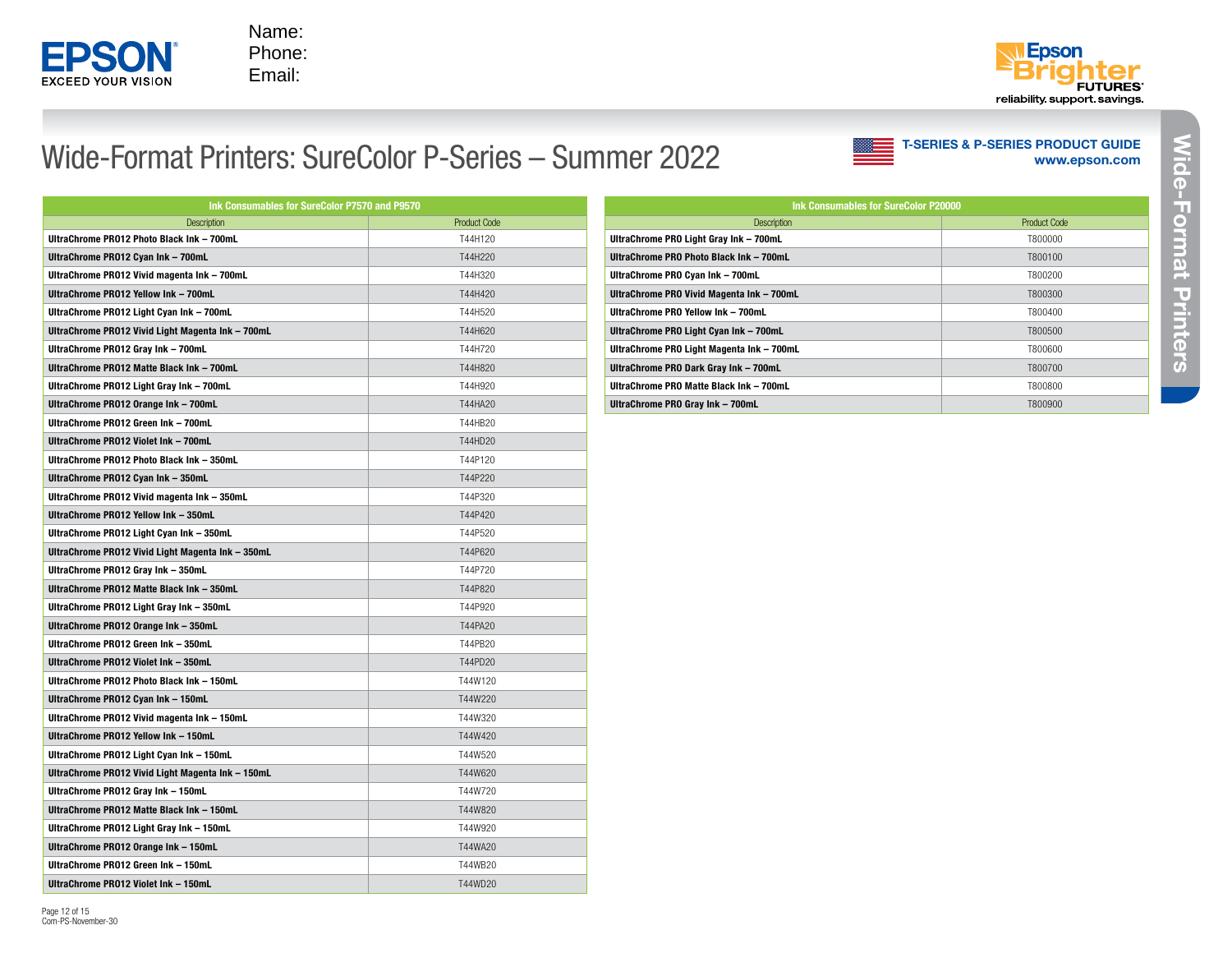



T-SERIES & P-SERIES PRODUCT GUIDE

[www.epson.com](http://www.epson.com/education)

#### Wide-Format Printers: SureColor P-Series – Summer 2022

| <b>Printer Accessories for SureColor P700 and P900</b>          |                     |             |  |  |
|-----------------------------------------------------------------|---------------------|-------------|--|--|
| <b>Description</b>                                              | <b>Product Code</b> | <b>MSRP</b> |  |  |
| <b>SureColor Replacement Ink Maintenance Tank</b>               | C12C935711          | \$20        |  |  |
| <b>Optional Roll Media Adapter (P900)</b>                       | C12C935221          | \$249       |  |  |
| <b>Printer Accessories SureColor P5000</b>                      |                     |             |  |  |
| <b>Description</b>                                              | <b>Product Code</b> | <b>MSRP</b> |  |  |
| <b>Replacement Ink Maintenance Tank</b>                         | T619000             | \$17.50     |  |  |
| <b>Borderless Printing Maintenance Tank</b>                     | T619100             | \$12        |  |  |
| <b>Replacement Printer Cutter Blade</b>                         | C12C815351          | \$125       |  |  |
| Additional Media Spindle-2"/3"                                  | C12C811251          | \$75        |  |  |
| Printer Accessories for SureColor P6000, P7000, P8000 and P9000 |                     |             |  |  |
| <b>Description</b>                                              | <b>Product Code</b> | <b>MSRP</b> |  |  |
| <b>Maintenance Tank</b>                                         | T699700             | \$46        |  |  |
| <b>Replacement Printer Cutter Blade</b>                         | C12C815331          | \$149.95    |  |  |
| <b>Additional Roll Media Adapters Pair</b>                      | C12C935931          | \$149       |  |  |
| <b>Internal Print Server 320 GB</b>                             | C12C848031          | \$399.95    |  |  |
| Automatic Take-up Reel System (P8000 and P9000 ONLY)            | C12C815321          | \$1.195     |  |  |
| Printer Accessories for SureColor P7570 and P9570               |                     |             |  |  |
| <b>Description</b>                                              | <b>Product Code</b> | <b>MSRP</b> |  |  |
| <b>Replacement Ink Maintenance Tank</b>                         | T699700             | \$46        |  |  |
| <b>Replacement Printer Cutter Blade</b>                         | C12C815331          | \$149.95    |  |  |
| <b>Additional Roll Media Adapters Pair</b>                      | C12C935931          | \$149       |  |  |
| <b>Internal Print Server 320 GB</b>                             | C12C934551          | \$399.95    |  |  |
| Adobe® PostScript® 3™ Hardware Module                           | C12C934571          | \$1,199     |  |  |
| <b>Replacement Borderless Kit</b>                               | C13S210102          | \$49        |  |  |
| <b>Maintenance / Cleaning Sticks</b>                            | C13S090013          | \$25        |  |  |
| Automatic Take-up Reel System (P9570 ONLY)                      | C12C815321          | \$1.195     |  |  |
| <b>Printer Accessories for SureColor P20000</b>                 |                     |             |  |  |
| <b>Description</b>                                              | <b>Product Code</b> | <b>MSRP</b> |  |  |
| <b>Replacement Ink Maintenance Tank</b>                         | T619300             | \$74.95     |  |  |
| Adobe® PostScript® 3™ Hardware Module                           | C12C891131          | \$1.199.95  |  |  |
| <b>Additional Roll Media Adapters (pair)</b>                    | C12C932231          | \$149       |  |  |
| <b>Automatic Take-up Reel System</b>                            | C12C932201          | \$1,295     |  |  |
| <b>Replacement Printer Cutter Blade</b>                         | C13S210040          | \$139.95    |  |  |

| <b>List of Epson Compatible Media</b>     |                                                |                                                 |  |  |  |
|-------------------------------------------|------------------------------------------------|-------------------------------------------------|--|--|--|
| <b>Photo Media</b>                        | Fine Art Media                                 | Proofing                                        |  |  |  |
| EPSON Premium Luster Photo paper (260)    | <b>EPSON Cold Press Natural</b>                | <b>EPSON Standard Proofing Paper</b>            |  |  |  |
| EPSON Premium Glossy Photo Paper (250)    | <b>EPSON Cold Press Bright</b>                 | EPSON Standard Proofing Paper 240               |  |  |  |
| EPSON Premium Glossy Photo Paper (170)    | <b>EPSON Hot Press Natural</b>                 | EPSON Standard Proofing Paper Adhesive          |  |  |  |
| EPSON Premium Semigloss Photo Paper (170) | <b>EPSON Hot Press Bright</b>                  | EPSON Standard Proofing Paper Premium 200       |  |  |  |
| EPSON Premium Semimatte Photo Paper (260) | <b>EPSON Exhibition Watercolor Paper</b>       | EPSON Standard Proofing Paper Premium 250       |  |  |  |
| EPSON Metallic Photo Paper - Glossy       | EPSON Watercolor Paper Radiant White           | <b>EPSON Standard Proofing Paper Production</b> |  |  |  |
| EPSON Metallic Photo Paper - Luster       | <b>FPSON Somerset Velvet</b>                   | EPSON Standard Proofing Paper SWOP3             |  |  |  |
| <b>EPSON Legacy Platine</b>               | EPSON Ultra Smooth Fine Art paper 250gsm       | <b>EPSON Proofing Paper White Semimatte</b>     |  |  |  |
| <b>EPSON Legacy Fibre</b>                 | EPSON Ultra Smooth Fine Art paper 325qsm       | EPSON Proofing Paper Commercial                 |  |  |  |
| <b>EPSON Legacy Etching</b>               | EPSON Velvet Fine Art Paper                    |                                                 |  |  |  |
| <b>EPSON Legacy Baryta II</b>             | EPSON UltraSmooth Fine Art Paper               |                                                 |  |  |  |
| <b>EPSON Legacy Textured</b>              | <b>EPSON Exhibition Canvas Satin</b>           |                                                 |  |  |  |
| <b>EPSON Exhibition Fiber Paper</b>       | <b>FPSON Exhibition Canvas Gloss</b>           |                                                 |  |  |  |
|                                           | <b>EPSON Exhibition Canvas Matte</b>           |                                                 |  |  |  |
| Matte Media                               | <b>Specialty Media</b>                         |                                                 |  |  |  |
| EPSON Singleweight Matte Paper            | EPSON Poster Paper Production (175)            |                                                 |  |  |  |
| <b>EPSON Enhanced Matte Paper</b>         | EPSON Poster Paper Production (210)            |                                                 |  |  |  |
| EPSON Doubleweight Matte Paper            | <b>EPSON Crystal Clear Film</b>                |                                                 |  |  |  |
| <b>EPSON Presentation Matte Paper</b>     | EPSON Display Trans Backlight Film II          |                                                 |  |  |  |
| <b>EPSON Ultra Premium Paper Matte</b>    | <b>FPSON Screen Positive Film</b>              |                                                 |  |  |  |
| <b>EPSON Enhanced Matte Posterboard</b>   | <b>EPSON Enhanced Adhesive Synthetic Paper</b> |                                                 |  |  |  |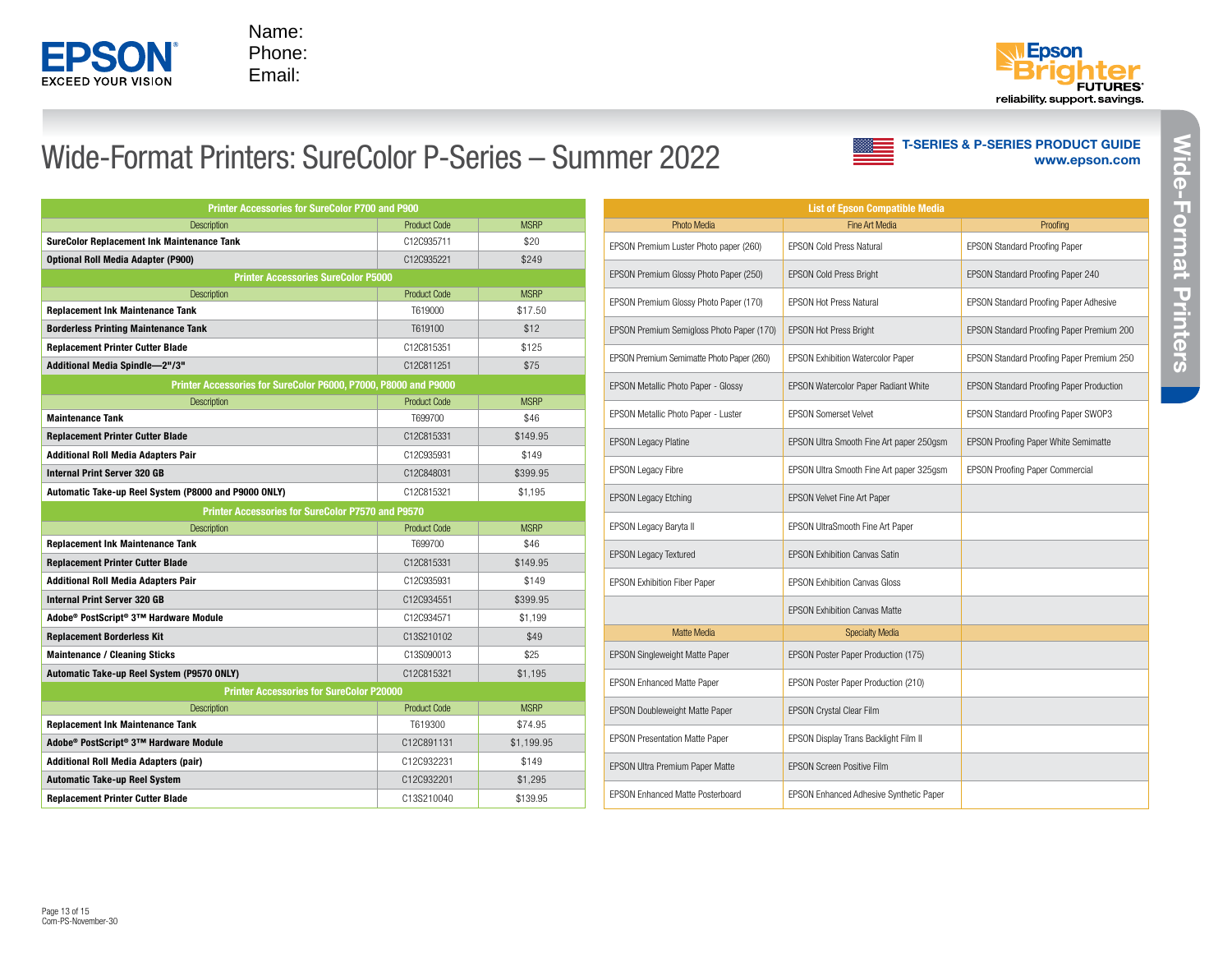



# SureColor D-Series – Summer 2022



| Ink For SureLab D1070/D1070DE                      |                     |  |  |
|----------------------------------------------------|---------------------|--|--|
| <b>Description</b>                                 | <b>Product Code</b> |  |  |
| SureLab D1070 Maintenance Cartridge                | C13S400086          |  |  |
| SureLab D1070 Cyan Ink Pack                        | T46J120             |  |  |
| SureLab D1070 Magenta Ink Pack                     | T46J220             |  |  |
| SureLab D1070 Yellow Ink Pack                      | T46J320             |  |  |
| SureLab D1070 Black Ink Pack                       | T46J420             |  |  |
| SureLab D1070 Light Cyan Ink Pack                  | T46J520             |  |  |
| SureLab D1070 Light Magenta Ink Pack               | T46J620             |  |  |
| <b>Ink For SureColor T7770D</b>                    |                     |  |  |
| <b>Description</b>                                 | <b>Product Code</b> |  |  |
| EPSON ULTRACHROME XD3 Photo Black Cartridge, 700ML | T50L120             |  |  |
| EPSON ULTRACHROME XD3 Magenta Cartridge, 350ML     | T50S320             |  |  |
| EPSON ULTRACHROME XD3 Yellow Cartridge, 350ML      | T50S420             |  |  |
| EPSON ULTRACHROME XD3 Matte Black Cartridge, 350ML | T50S820             |  |  |
| EPSON ULTRACHROME XD3 Red Cartridge, 350ML         | T50SF20             |  |  |
| EPSON ULTRACHROME XD3 Photo Black Cartridge, 110ML | T51A120             |  |  |
| EPSON ULTRACHROME XD3 Cyan Cartridge, 110ML        | T51A220             |  |  |
| EPSON ULTRACHROME XD3 Magenta Cartridge, 110ML     | T51A320             |  |  |
| EPSON ULTRACHROME XD3 Yellow Cartridge, 110ML      | T51A420             |  |  |
| EPSON ULTRACHROME XD3 Matte Black Cartridge, 110ML | T51A820             |  |  |
| EPSON ULTRACHROME XD3 Red Cartridge, 110ML         | T51AF20             |  |  |

| <b>Ink for SureColor P8570D</b>                            |                     |  |  |
|------------------------------------------------------------|---------------------|--|--|
| <b>Description</b>                                         | <b>Product Code</b> |  |  |
| EPSON ULTRACHROME PRO6 Photo Black Cartridge, 700ML        | T48I 120            |  |  |
| <b>EPSON ULTRACHROME PRO6 Cyan Cartridge, 700ML</b>        | T48L220             |  |  |
| <b>EPSON ULTRACHROME PRO6 Magenta Cartridge, 700ML</b>     | T48L320             |  |  |
| EPSON ULTRACHROME PRO6 Yellow Cartridge, 700ML             | T48L420             |  |  |
| EPSON ULTRACHROME PRO6 Matte Black Cartridge, 700ML        | T48L820             |  |  |
| EPSON ULTRACHROME PRO6 Gray Cartridge, 700ML               | T48I F20            |  |  |
| EPSON ULTRACHROME PRO6 Photo Black Cartridge, 350ML        | T48S120             |  |  |
| EPSON ULTRACHROME PRO6 Cyan Cartridge, 350ML               | T48S220             |  |  |
| EPSON ULTRACHROME PRO6 Magenta Cartridge, 350ML            | T48S320             |  |  |
| EPSON ULTRACHROME PRO6 Yellow Cartridge, 350ML             | T48S420             |  |  |
| <b>EPSON ULTRACHROME PRO6 Matte Black Cartridge, 350ML</b> | T48S820             |  |  |
| EPSON ULTRACHROME PRO6 Gray Cartridge, 350ML               | T48SE20             |  |  |
| EPSON ULTRACHROME PRO6 Photo Black Cartridge, 110ML        | T49A120             |  |  |
| EPSON ULTRACHROME PRO6 Cyan Cartridge, 110ML               | T49A220             |  |  |
| EPSON ULTRACHROME PRO6 Magenta Cartridge, 110ML            | T49A320             |  |  |
| <b>EPSON ULTRACHROME PRO6 Yellow Cartridge, 110ML</b>      | T49A420             |  |  |
| <b>EPSON ULTRACHROME PRO6 Matte Black Cartridge, 110ML</b> | T49A820             |  |  |
| <b>EPSON ULTRACHROME PRO6 Gray Cartridge, 110ML</b>        | T49AF20             |  |  |